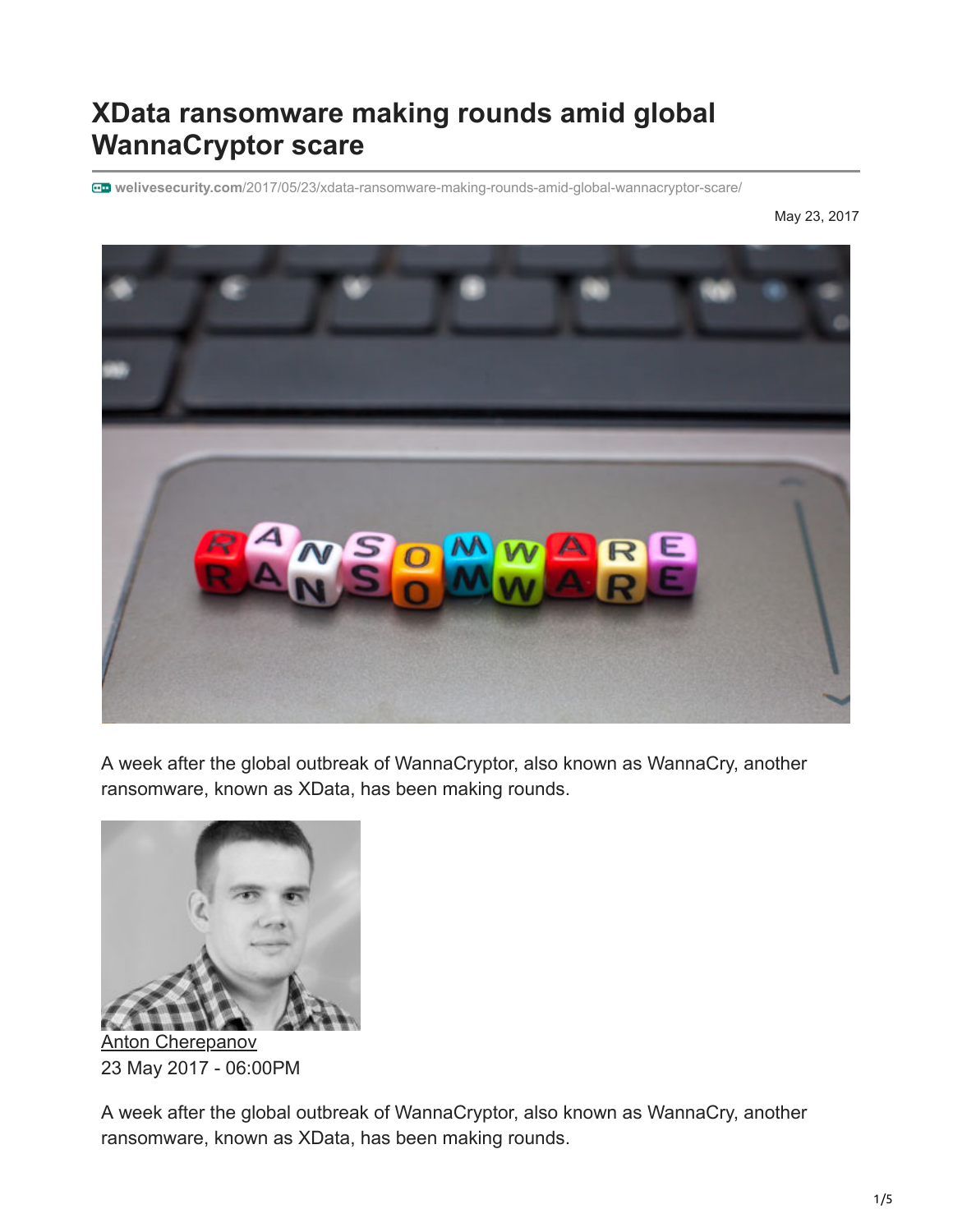A week after the global [outbreak of WannaCryptor,](https://www.welivesecurity.com/2017/05/13/wanna-cryptor-ransomware-outbreak/) also known as WannaCry, another ransomware variant has been making the rounds.

Detected by ESET as [Win32/Filecoder.AESNI.C](http://virusradar.com/en/Win32_Filecoder.AESNI.C/description), and also known as XData ransomware, the threat has been most prevalent in Ukraine, with 96% of the total detections between May 17th and May 22th, and peaking on Friday, May 19th. ESET has protected its customers against this threat since May 18th.

However, we've been tracking the malware since December 8th, 2016, when the version Win32/Filecoder.AESNI.A first appeared. For the AESNI.A variant, some of the decryption keys have been recently published on a [BleepingComputer.com forum.](https://www.bleepingcomputer.com/forums/t/635140/aes-ransomware-aes256-aes-ni-read-this-importanttxt-support-topic/?p=4244376)

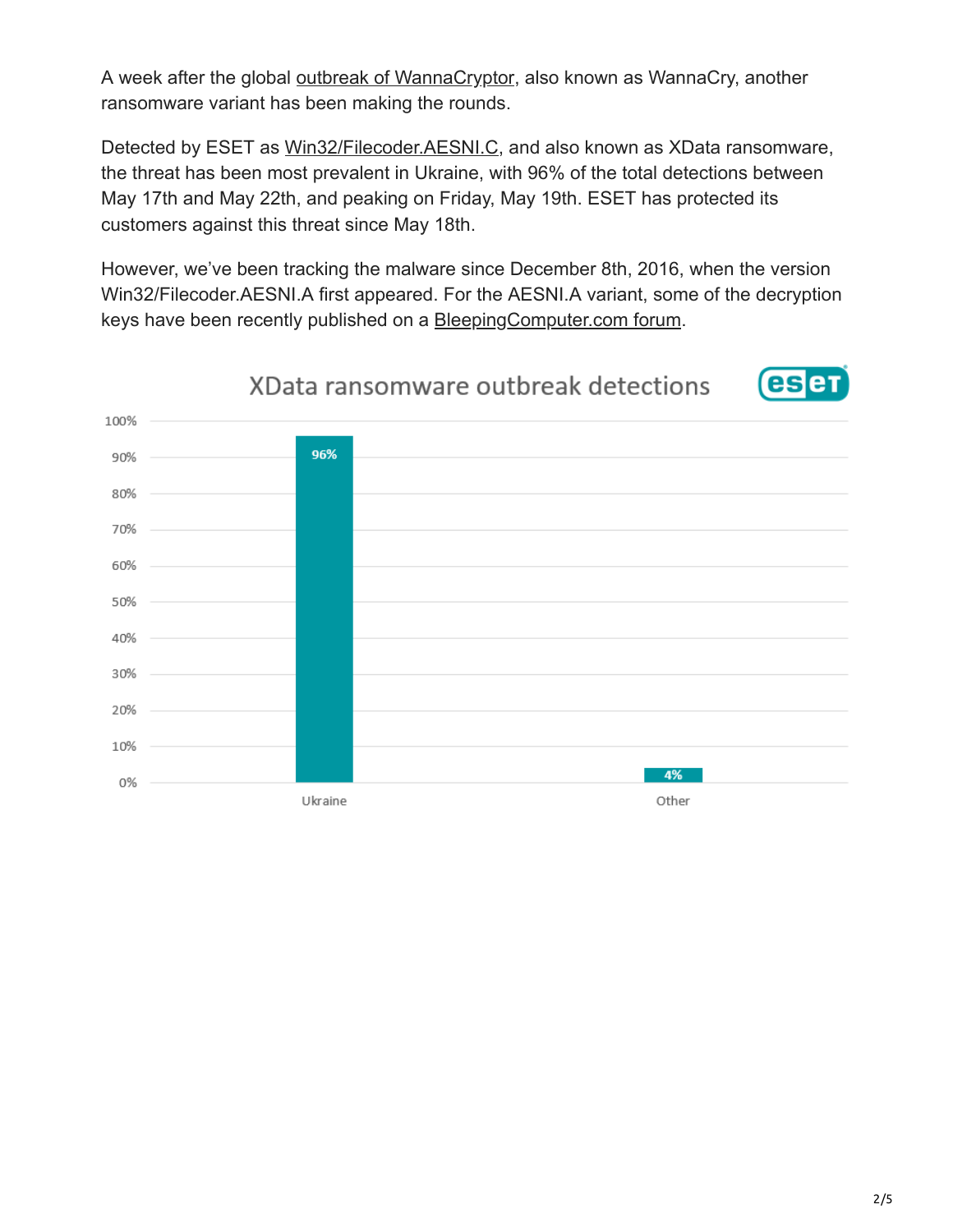

## XData ransomware outbreak detections



Based on ESET's research, the ransomware appears to have been distributed through a Ukrainian document automation system widely used in accounting. Since the infection ratio is still low, a probable distribution scenario involves some kind of [social engineering](https://www.welivesecurity.com/2015/12/30/5-things-need-know-social-engineering/) – e.g. connected to a malicious software update – however, it is still early to tell with absolute certainty.

Once it infects a computer, the main file drops a legitimate system utility  $-$  [SysInternals](https://en.wikipedia.org/wiki/Sysinternals) PsExec – and then executes the dropped ransomware sample (Win32/Filecoder.AESNI.C.).

If executed with admin privileges, the ransomware can infect an entire network. To do so, it uses the Mimikatz tool to extract admin credentials and then uses them to run a copy of itself on all computers in the internal network.

If you're interested in why the threat is called AESNI, it is derived from the ransom note dropped by one of its previous variants: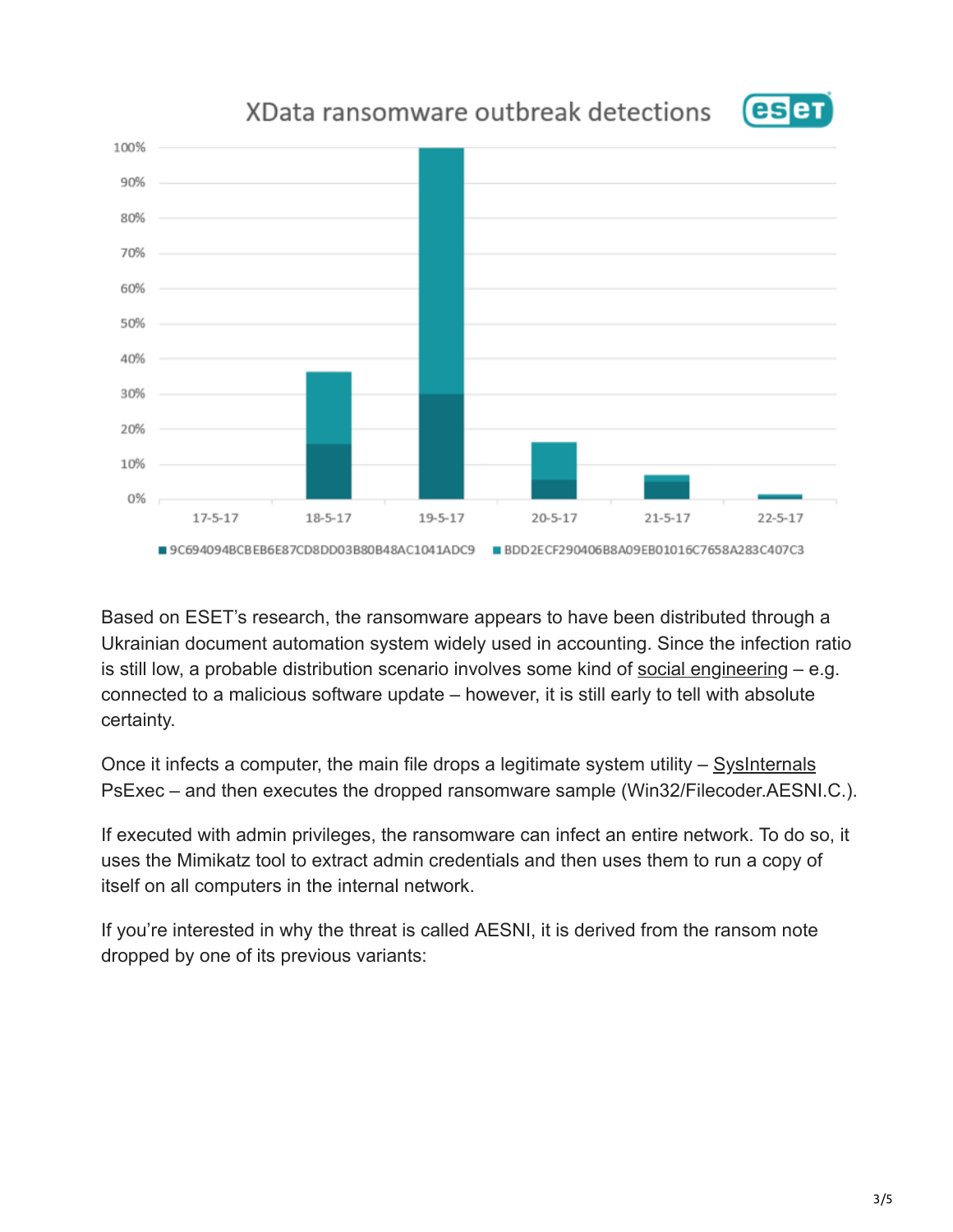

Moreover, there is also a functionality behind the name – the ransomware checks whether the affected machine supports [Advanced Encryption Standard Instruction Set,](https://en.wikipedia.org/wiki/AES_instruction_set) aka AES-NI. If that's the case, it uses it to encrypt victims' data faster thanks to hardware acceleration.

## **How to stay safe**

Particularly in this case, separating admin and user accounts would prevent much of the damage, as the XData ransomware misuses admin passwords if run on accounts with admin privileges. Without admin privileges, XData is only able to infect one computer instead of the whole network.

In general, here's what you can do to protect yourself against most ransomware:

- Use a reliable [security solution](https://www.eset.com/int/home/internet-security/) that utilizes multiple layers to protect you from similar threats in the future.
- Make sure to update and patch your operating system regularly.
- [Keep backups of your files](https://www.welivesecurity.com/2016/03/31/ransomware-threat-highlights-why-backing-up-data-is-essential/) on a remote hard disk or location that will not be hit in case of a network infection.
- Never click on attachments and links in suspicious or unexpected emails.

23 May 2017 - 06:00PM